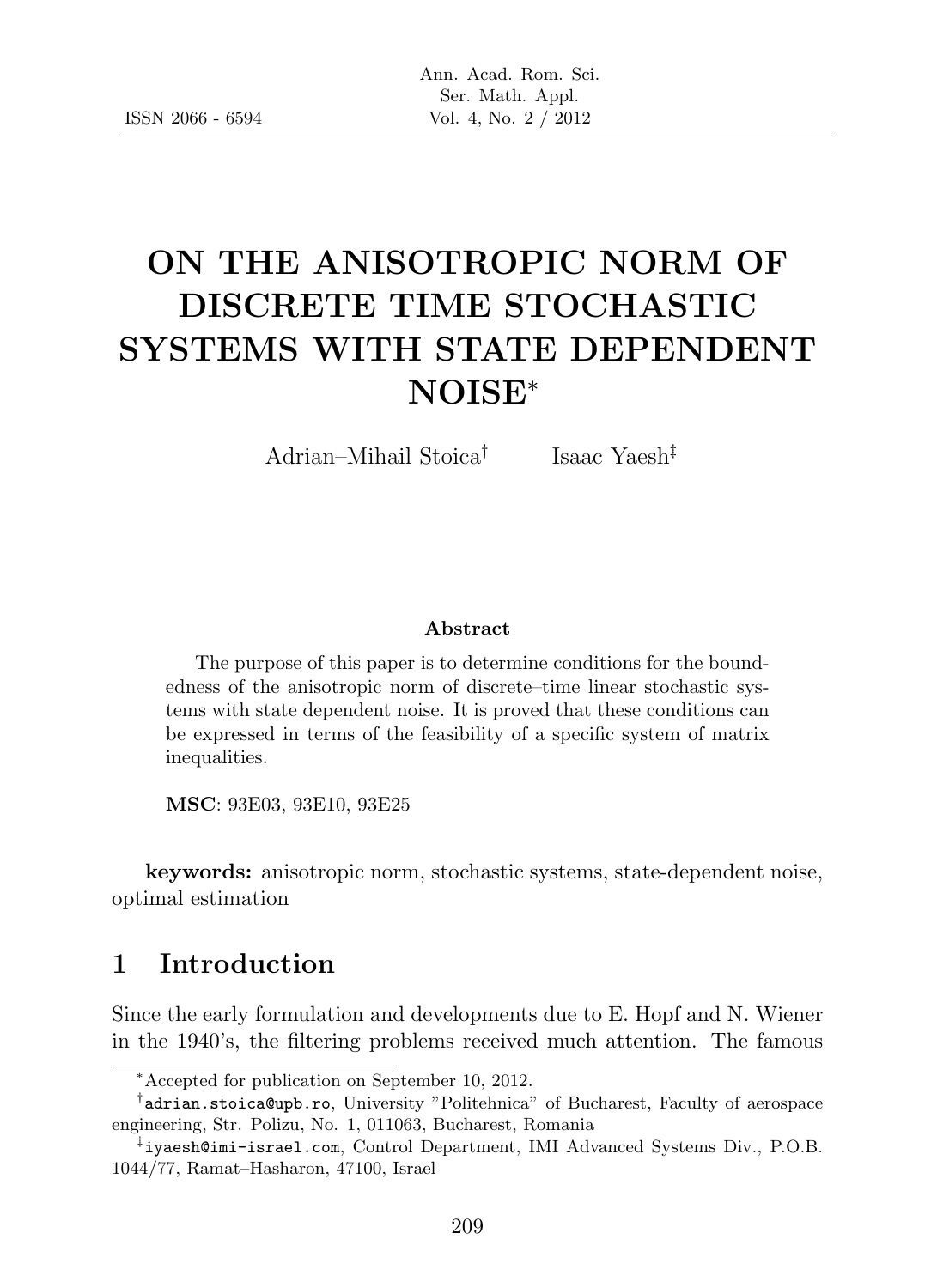results of Kalman and Bucy derived two decades later ([9], [10]) and their successful implementation in many applications including aerospace, signal processing, geophysics, etc., strongly stimulated the reasearch in this area. A comprehensive survey of linear filtering and estimation can be found in [8]. An important issue concerning the filtering performance is the robustness with respect to the modelling uncertainty of the system which state is estimated. It is known that the filter performance deteriorates due to the modelling errors. Many papers have been devoted to the robust filtering and in the presence of parametric uncertainty (see e.g. [4], [6], [11] and the references therein). There are applications where the system parameters are subject to random perturbations requiring stochastic models with state– dependent noise (or multiplicative noise). Such stochastic systems have been intensively studied over the last few decades (see [22] for early references) by considering their  $H_2$  and  $H_{\infty}$  norms ([6], [20]). Recalling that  $H_2$  optimization may not be suitable when the considered signals are strongly colored (e.g. periodic signals), and that  $H_{\infty}$ -optimization may poorly perform when these signals are weakly colored (e.g. white noise), compromises between these two approaches were seeked, mostly by considering multi objective optimization (see e.g. [1] and [14]).

In the recent years, a considerable effort has been made to characterize the so called anisotropic norm of linear deterministic systems [5], [12], [18], [19]. The anisotropic norm offers and intermediate topology between the  $H_2$  and  $H_{\infty}$  norms, and as such it provides a single-objective optimization approach alternative, to the multi objective approach of e.g. [1] and [14].

In [19] it is proved a Bounded Real Lemma type result for the anisotropic norm of stable deterministic systems. It is shown that the boundedness norm condition implies to solve a nonconvex optimization problem with reciprocical variables.

The aim of the present paper is to investigate a procedure to determine the anisotropic norm for stochastic systems with state–dependent noise and to derive conditions for the boundedness of this norm in this case. Such characterization will allow future developments in the control and estimation algorithms to this class of stochastic systems which seems to have some important applications (see e.g. [6] and [16]).

**Notation:** Throughout the paper the superscript  $T$  stands for matrix transposition,  $\mathbb{R}^n$  denotes the *n* dimensional Euclidean space,  $\mathbb{R}^{n \times m}$  is the set of all  $n \times m$  real matrices, and the notation  $P > 0$ , for  $P \in \mathbb{R}^{n \times n}$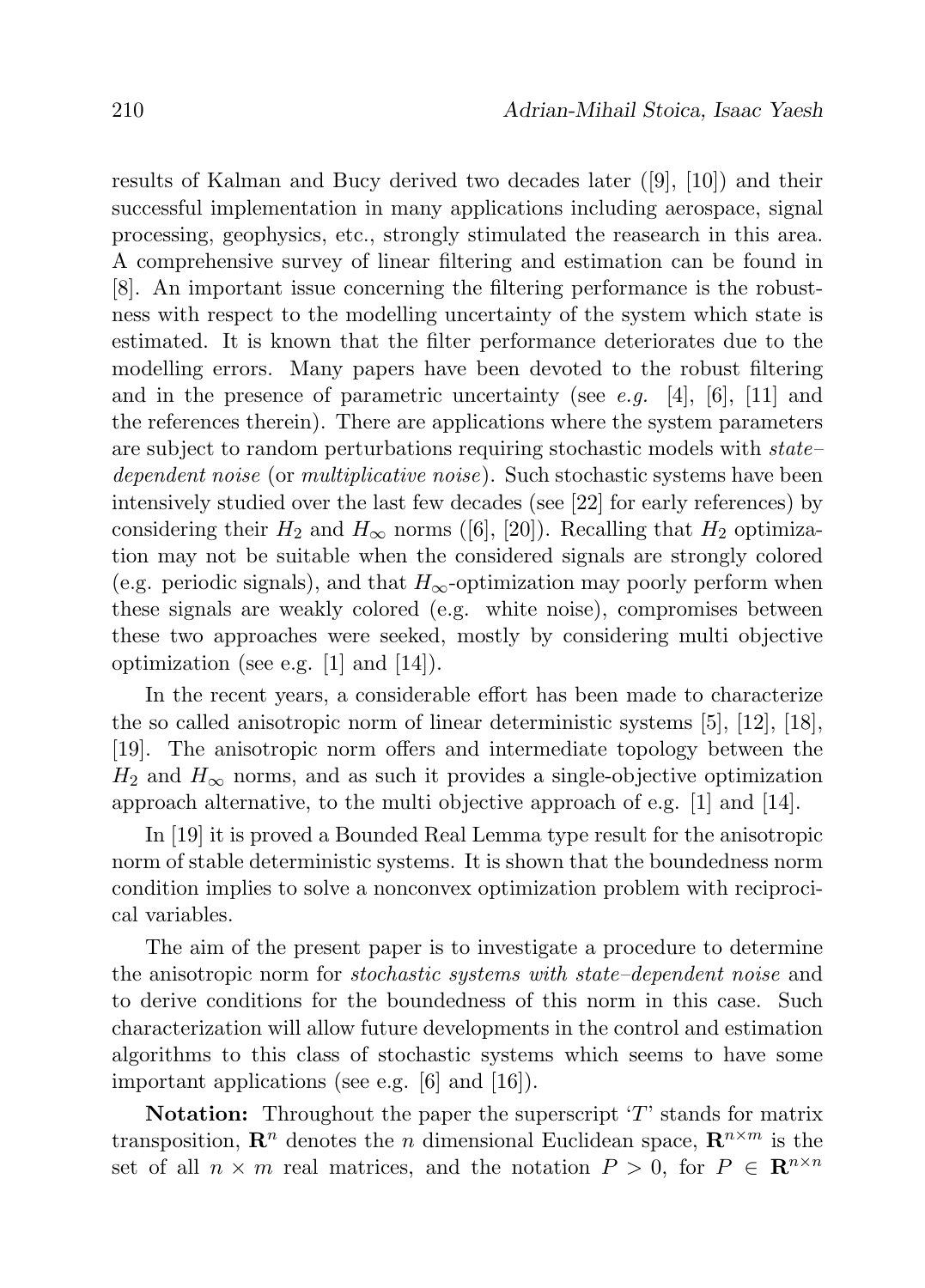means that  $P$  is symmetric and positive definite. The trace of a matrix  $Z$ is denoted by  $Tr{Z}$ ,  $col{a, b}$  denotes a column vector obtained with the concatenation of the vectors a and b. We also denote by  $\mathcal{N}(C)$  the basis for the right null space of C.

#### 2 Problem Statement

Consider the following discrete-time stochastic system we denote by F with state- multiplicative noise:

$$
x_{k+1} = (A + H\xi_k)x_k + Bw_k \text{ and } z_k = Cx_k + Dw_k \tag{1}
$$

where  $x_k \in \mathbb{R}^n$  denotes the state vector at moment k,  $w_k \in \mathbb{R}^m$  stands for the input,  $z_k \in \mathbb{R}^p$  represents the output and  $\xi_k \in \mathbb{R}$  is a random discretetime white noise sequence, with zero mean and unit covariance.

We consider the class of  $w_k$  produced by the following generating filter with  $m$  inputs and  $m$  outputs denoted by  $G$ :

$$
h_{k+1} = (\alpha + \eta \xi_k)h_k + \beta v_k \text{ and } w_k = \gamma h_k + \delta v_k,
$$
\n(2)

where  $v_k$  is a white noise sequence, independent of  $\xi_k$  and also with zero mean and unit covariance. Throughout the paper both stochastic systems (1) and (2) are assumed exponentially stable in mean square. Recall that a stochastic system of form (1) is called exponentially stable in mean square if there exist  $c_1 > 0$  and  $c_2 \in (0,1)$  such that  $E[|x_k|^2] \leq c_2 c_1^k |x_0|^2$  for all  $k \geq 0$  and for any initial condition  $x_0 \in \mathbb{R}^n$  at  $k = 0$ , where E denotes the expectation and  $|\cdot|$  stands for the Euclidian norm. Consider the estimate  $\hat{w}_k$  of  $w_k$  based on past measurements, namely,

$$
\hat{w}_k = E\{w_k | w_j, j < k\} \tag{3}
$$

and denote the estimation error by

$$
\tilde{w}_k = w_k - \hat{w}_k. \tag{4}
$$

The mean anisotropy of G is then obtained by the Szego-Kolmogorov formula:

$$
\bar{A}(G) = -\frac{1}{2}ln \, det \left( \frac{mE(\tilde{w}_k \tilde{w}_k^T)}{Tr\{w_k w_k^T\}} \right). \tag{5}
$$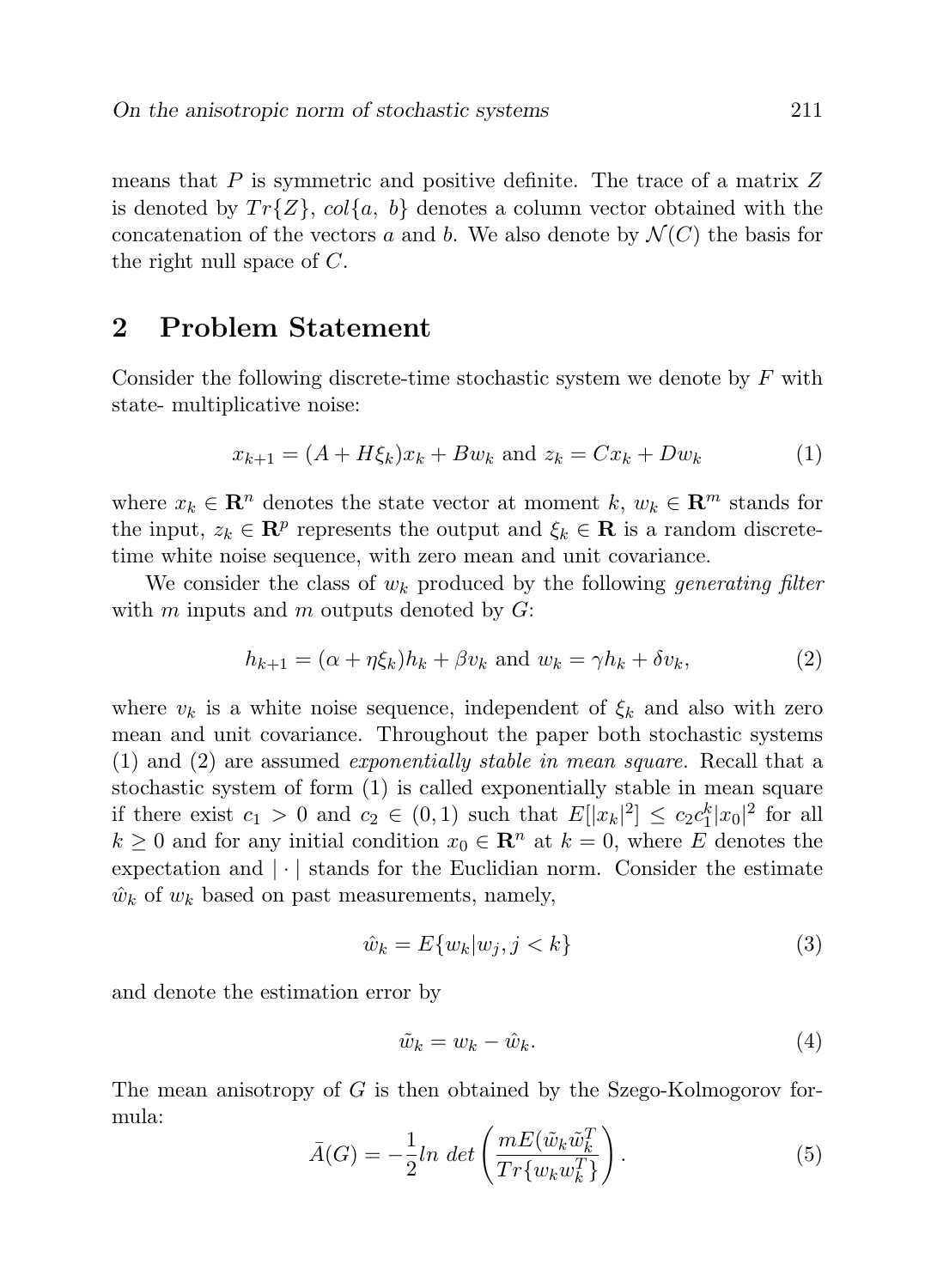We denote the class of admissible filters G with  $\bar{A}(G) < a$  by  $\mathcal{G}_a$ . We note that the anisotropy  $\bar{A}(G)$  of  $w_k$  is a measure of its whiteness. Namely, if  $w_k$ is white, then it can not be estimated (i.e. its optimal estimate is just zero) and  $\tilde{w}_k = w_k$  which leads to  $\bar{A}(G) = 0$ . On the other hand, if  $w_k$  can be perfectly estimated, then  $A(G)$  tends to infinity.

The *a–anisotropic norm* of the system  $F$  is defined as

$$
||F||_a := \sup_{G \in \mathcal{G}_a} \frac{||FG||_2}{||G||_2},\tag{6}
$$

where  $||G||_2$  denotes the H<sub>2</sub>-type norm of the system (2), namely  $||G||_2 :=$  $\lim_{k\to\infty} E[|w_k|^2]^{\frac{1}{2}}$ , the sequence  $w_k$ ,  $k=0,1,...$  being determined with null initial conditions in (2). The computation of this norm may allow us to analyze the disturbance attenuation properties for a given  $F$  or to design feedback controllers which give rise to closed-loop systems F.

# 3 Generating Filter Mean Anisotropy

We first aim at computing  $\bar{A}(G)$  in terms of  $\alpha, \beta, \gamma, \delta, \eta$ . To this end we define  $\hat{h}_k = E\{h_k|w_j, j \leq k\}$  and we have  $\hat{w}_k = \gamma \hat{h}_k$  and  $\tilde{w}_k = \gamma \tilde{h}_k + \delta v_k$ where  $\tilde{h}_k := h_k - \tilde{h}_k$  denotes the state estimation error. Therefore,

$$
E\{\tilde{w}_k \tilde{w}_k^T\} = \gamma X \gamma^T + \delta \delta^T \tag{7}
$$

where  $X := E\{\tilde{h}_k\tilde{h}_k\}$ . Also,  $E\{w_kw_k^T\} = \gamma Q\gamma^T + \delta\delta^T$  where  $Q$  is the solution of the Lyapunov equation

$$
Q = \alpha Q \alpha^T + \eta Q \eta^T + \beta \beta^T. \tag{8}
$$

To complete the explicit computation of  $\bar{A}(G)$  it remains to derive X. We have the following result.

**Lemma 1.** The optimal filter gain L for which  $\alpha - L\gamma$  is stable and X is minimized, is given by:

$$
L^* = (\alpha X \gamma^T + \beta \delta^T) \left( \delta \delta^T + \gamma X \gamma^T \right)^{-1}
$$
 (9)

where  $X$  is the stabilizing solution of the Riccati equation

$$
X = \alpha X \alpha^{T} - (\alpha X \gamma^{T} + \beta \delta^{T}) (\delta \delta^{T} + \gamma X \gamma^{T})^{-1} (\gamma X \alpha^{T} + \delta \beta^{T}) + \eta Q \eta^{T} + \beta \beta^{T}
$$
\n(10)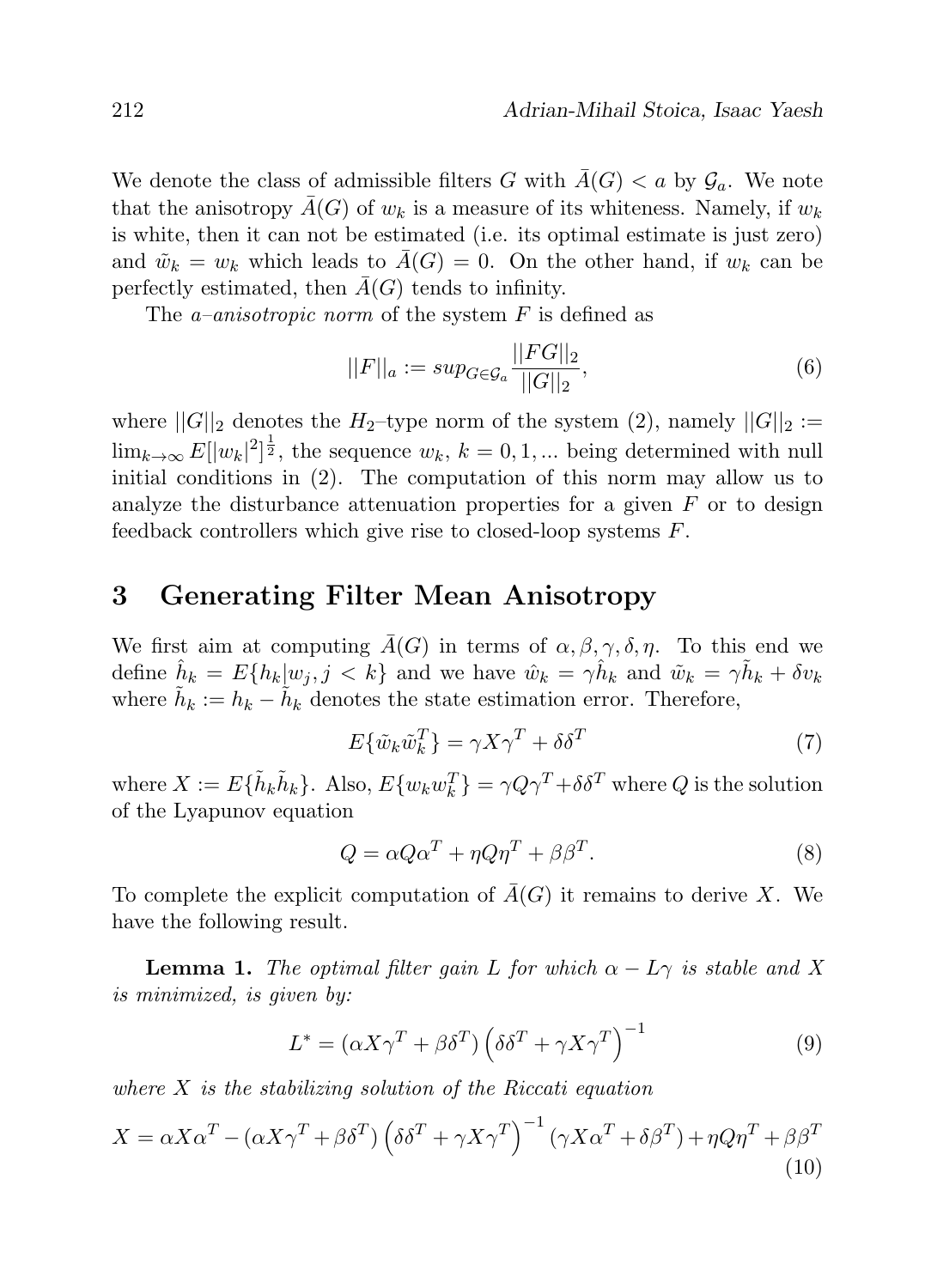and  $Q$  is the solution of the Lyapunov equation  $(8)$ . Proof: Consider the estimator

$$
\hat{h}_{k+1} = \alpha \hat{h}_k + L(w_k - \gamma \hat{h}_k)
$$
\n(11)

From the latter and (2) one obtains

$$
\begin{bmatrix}\n\tilde{h}_{k+1} \\
h_{k+1}\n\end{bmatrix} = \begin{bmatrix}\n\alpha - L\gamma & 0 \\
0 & \alpha\n\end{bmatrix} \begin{bmatrix}\n\tilde{h}_k \\
h_k\n\end{bmatrix} + \begin{bmatrix}\n0 & \eta \\
0 & \eta\n\end{bmatrix} \begin{bmatrix}\n\tilde{h}_k \\
h_k\n\end{bmatrix} \xi_k + \begin{bmatrix}\n\beta - L\delta \\
\beta\n\end{bmatrix} v_k.
$$

According with the results derived for instance in [6, 7] concerning the computation of the  $H_2$  norm of stochastic systems with state–dependent noise, the  $H_2$  norm of the above system with the output  $\tilde{h}_k$  equals  $\left[Tr\left(\mathcal{CPC}^T\right)\right]^{\frac{1}{2}}$ where  $\mathcal{C} = \begin{bmatrix} I & 0 \end{bmatrix}$  and the stochastic controllability Gramian

$$
\mathcal{P} = \left[ \begin{array}{cc} X & Z \\ Z^T & Q \end{array} \right]
$$

is the solution of the Lyapunov equation

$$
\mathcal{P} = \mathcal{APA}^T + \mathcal{DPD}^T + \mathcal{BB}^T,\tag{12}
$$

where the following notations have been introduced

$$
\mathcal{A}:=\left[\begin{array}{cc} \alpha-L\gamma & 0 \\ 0 & \alpha \end{array}\right], \, \mathcal{D}:=\left[\begin{array}{cc} 0 & \eta \\ 0 & \eta \end{array}\right], \, \mathcal{B}:=\left[\begin{array}{cc} \beta-L\delta \\ \beta \end{array}\right].
$$

Then direct algebraic computations show that the blocks  $(1,1)$  and  $(2,2)$ of equation (12) give

$$
X = (\alpha - L\gamma) X (\alpha - L\gamma)^T + \eta Q \eta^T + (\beta - L\delta)(\beta - L\delta)^T, \qquad (13)
$$

and  $(8)$ , respectively. The above equation  $(13)$  can be readily written as:

$$
X = \alpha X \alpha^{T} - (\alpha X \gamma^{T} + \beta \delta^{T}) (\delta \delta^{T} + \gamma X \gamma^{T})^{-1} (\gamma X \alpha^{T} + \delta \beta^{T}) + \eta Q \eta^{T} + \beta \beta^{T}
$$

$$
+ (L - L^{*}) (\delta \delta^{T} + \gamma X \gamma^{T}) (L - L^{*})^{T}
$$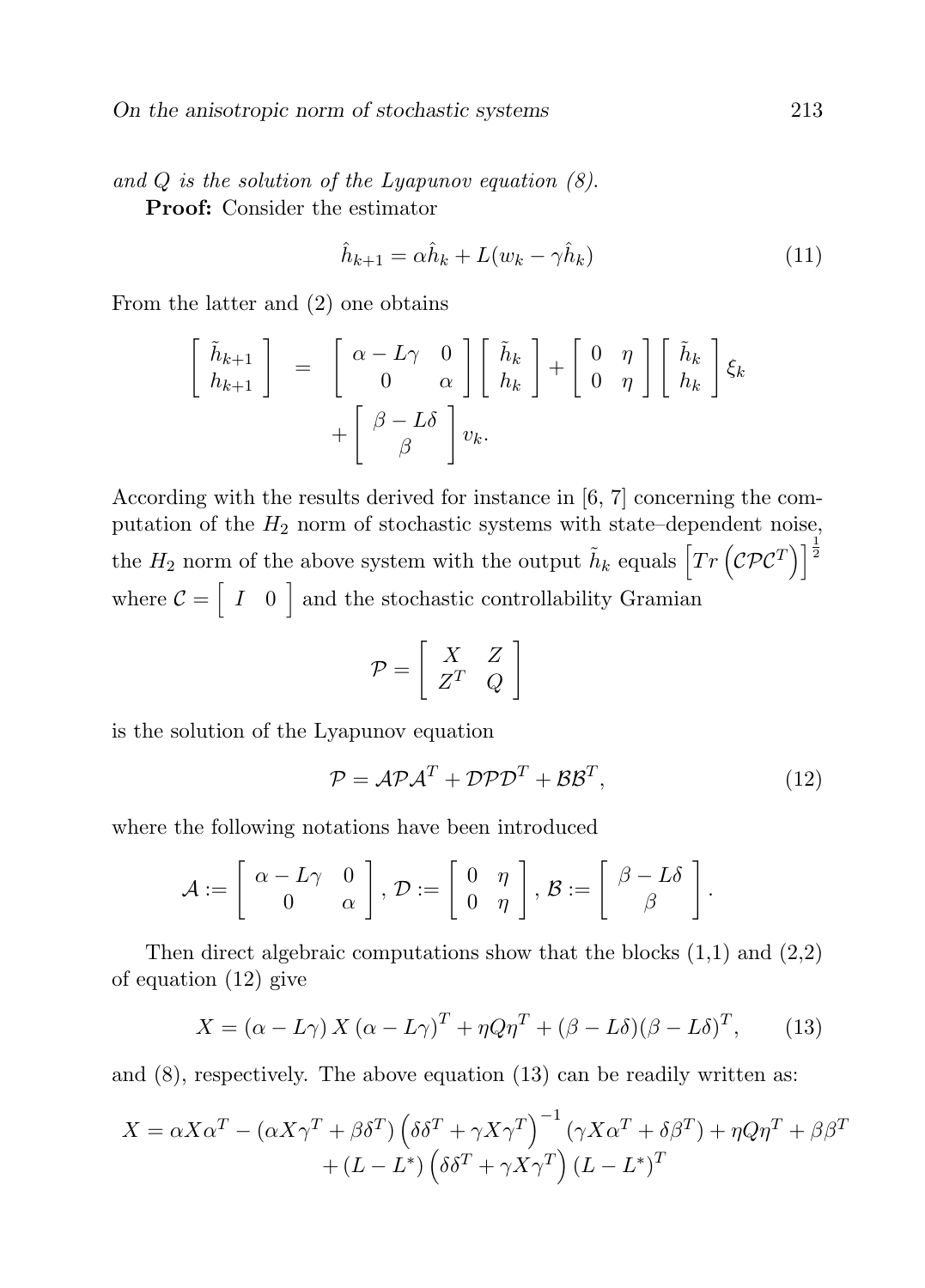where  $L^*$  is given by (9). Noting that  $Q$  satisfies (8), the theorem follows by the monotonicity property of discrete-time Riccati equations (see for instance  $[2], [17], [21]$ .

The stability of  $\alpha - L\gamma$  directly follows from the fact that X is the stabilizing solution of (10).

We can, therefore, now present the formula for the mean anisotropy of the generating filter (2):

$$
\bar{A}(G) = -\frac{1}{2}ln \, det \left( \frac{m(\gamma X \gamma^T + \delta \delta^T)}{Tr(\gamma Q \gamma^T + \delta \delta^T)} \right) \tag{14}
$$

where X and Q respectively satisfy (10) and (8). Thus the condition  $\bar{\Lambda}(G)$  < a becomes

$$
-\frac{1}{2}ln \ det \left( \frac{m(\gamma X \gamma^T + \delta \delta^T)}{Tr(\gamma Q \gamma^T + \delta \delta^T)} \right) < a
$$

which gives

$$
det\left(\gamma X\gamma^{T} + \delta\delta^{T}\right) > e^{-\frac{2a}{m}}\left(Tr\left(\gamma Q\gamma^{T} + \delta\delta^{T}\right)\right)^{m}.
$$

One can show that the above condition is fulfilled if there exists  $q > 0$ such that

$$
\gamma X \gamma^T + \delta \delta^T > q I_m > e^{-\frac{2a}{m}} \left( \gamma Q \gamma^T + \delta \delta^T \right). \tag{15}
$$

Recall that in the above developments  $X$  denotes the stabilizing solution of the Riccati equation (10). Considering instead of this equation the inequality

$$
X < \alpha X \alpha^T - (\alpha X \gamma^T + \beta \delta^T) \left( \delta \delta^T + \gamma X \gamma^T \right)^{-1} (\gamma X \alpha^T + \delta \beta^T) \\
 \quad + \eta Q \eta^T + \beta \beta^T\n \tag{16}
$$

with  $X > 0$ , from the monotonicity properties of the stabilizing solution of the Riccati equation with respect to the free term, it follows that if  $X > 0$ verifies (16) then  $X < X$  where X is the solution of (10). Therefore the left side inequality in  $(15)$  is fulfilled by the solution X of the Riccati equation if it holds for a solution  $\tilde{X} > 0$  of (16).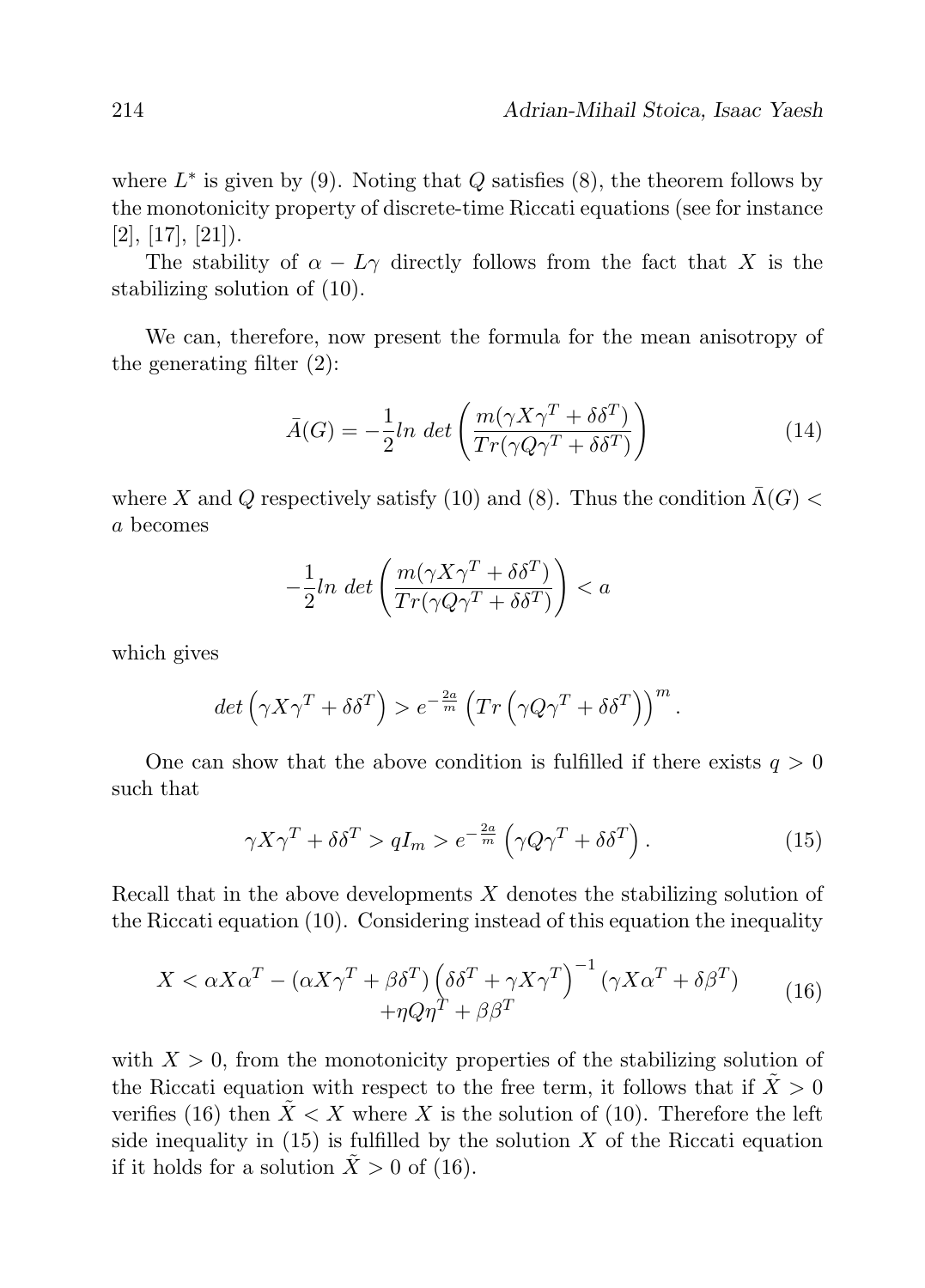Defining

$$
\mathcal{G} = \left[ \begin{array}{cc} \alpha & \beta \\ \gamma & \delta \end{array} \right],\tag{17}
$$

it follows based on Schur complements arguments that (16) is equivalent with the inequality

$$
\begin{bmatrix} -X + \eta Q \eta^T & 0\\ 0 & 0 \end{bmatrix} + \mathcal{G} \begin{bmatrix} X & 0\\ 0 & I_m \end{bmatrix} \mathcal{G}^T > 0.
$$
 (18)

With the notation (17) the left side inequality in (15) may be written in the equivalent form

$$
\left[\begin{array}{cc}0 & I_m\end{array}\right]\mathcal{G}\left[\begin{array}{cc}X & 0\\ 0 & I_m\end{array}\right]\mathcal{G}^T\left[\begin{array}{c}0\\ I_m\end{array}\right] > qI_m. \tag{19}
$$

**Remark 1.** (i) Since  $X > 0$  it follows that condition (18) is fulfilled if  $\eta Q \eta^T > X;$ 

(ii) If  $\delta \delta^T > qI_m$ , the left side inequality in (15) is automatically fulfilled for any  $X > 0$ .

Using again Schur complement arguments it follows that the right side inequality in (15) is equivalent with

$$
\left[\begin{array}{cc}0 & I_m\end{array}\right]\mathcal{G}\left[\begin{array}{cc}X & 0\\ 0 & I_m\end{array}\right]\mathcal{G}^T\left[\begin{array}{c}0\\ I_m\end{array}\right] < qe^{\frac{2a}{m}}I_m.\tag{20}
$$

#### 4 Anisotropic Norm Computation

We note that the anisotropy  $A(G)$  of  $w_k$  is a measure of its whiteness. Namely, if  $w_k$  is white, then it can not be estimated (i.e. its optimal estimate is just zero) and  $\tilde{w}_k = w_k$  which leads to  $A(G) = 0$ . In the case of  $\eta = 0$  (i.e. the case without mutiplicative noise) this corresponds to  $G = \lambda I$ for some  $\lambda > 0$ , where G notation is abused to be the transfer function matrix of the generating system. If on the other hand the transfer matrix function corresponding to  $G$  is rank deficient (namely  $w$  has frequency bands with zero power spectrum) on some finite interval of frequencies, then  $\overline{A}(G)$ tends to infinity. These facts may provide intuitive explanation to the result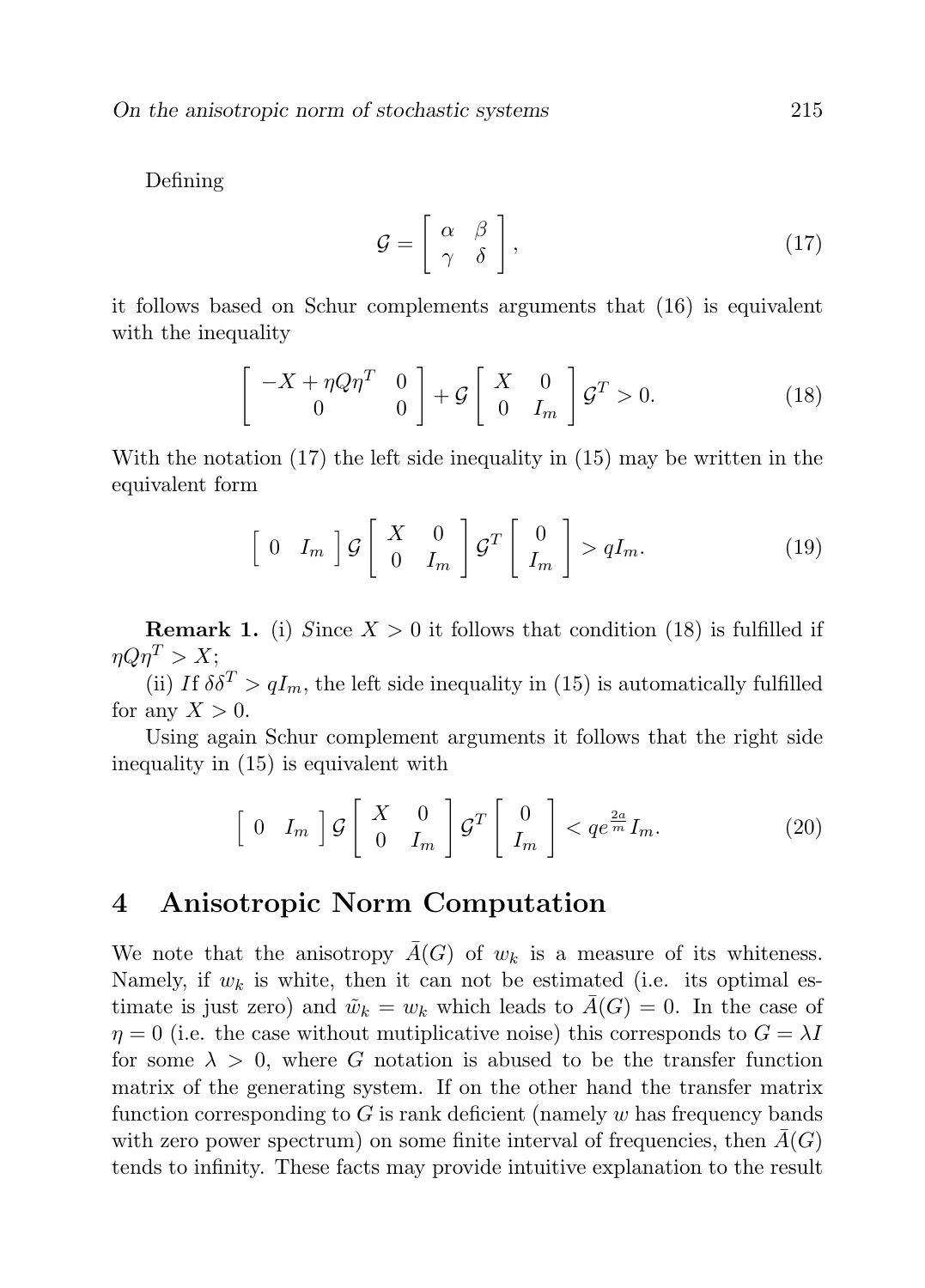of [12] where it is shown that  $||F||_a$  of (6) coincides with the  $H_2$  norm at  $a \to 0+$  whereas it coincides with the  $H_{\infty}$ -norm for  $a \to +\infty$ . We note that [12] also provides asymptotic expansions of  $||F||_a$  in the vicinity of those two extremes.

Appending (2) to (1), and defining the augmented state-vector  $\bar{x}_k$  =  $col{x_k, h_k}$  we readily obtain:

$$
\bar{x}_{k+1} = (\bar{A} + \bar{H}\xi k)\bar{x}_k + \bar{B}w_k \text{ and } z_k = \bar{C}\bar{x}_k + \bar{D}v_k \tag{21}
$$

where

$$
\bar{A} = \begin{bmatrix} A & B\gamma \\ 0 & \alpha \end{bmatrix}, \bar{B} = \begin{bmatrix} B\delta \\ \beta \end{bmatrix}, \bar{H} = \begin{bmatrix} H & 0 \\ \eta & 0 \end{bmatrix}
$$
 (22)

and

$$
\bar{C} = \left[ C \quad D\gamma \right], \bar{D} = D\delta \tag{23}
$$

We now note that

$$
||G||_2^2 = Tr{\gamma Q \gamma^T + \delta \delta^T}
$$
\n(24)

where  $Q$  satisfies  $(8)$  and that

$$
||FG||_2^2 = Tr{\{\bar{C}P\bar{C}^T + \bar{D}\bar{D}^T\}}
$$
\n(25)

where

$$
P = \bar{A}P\bar{A}^T + \bar{B}\bar{B}^T + \bar{H}P\bar{H}^T
$$
\n(26)

Applying Schur's complements arguments, the following linear matrix inequalities, therefore, characterize  $||F||_a < \theta$ :

$$
\begin{bmatrix}\n-P & \bar{B} & \bar{H}P & \bar{A}P \\
\bar{B}^T & -I & 0 & 0 \\
P\bar{H}^T & 0 & -P & 0 \\
P\bar{A}^T & 0 & 0 & -P\n\end{bmatrix} < 0
$$
\n(27)

and

$$
\begin{bmatrix}\n-Q & \beta & \eta Q & \alpha Q \\
\beta^T & -I & 0 & 0 \\
Q\eta^T & 0 & -Q & 0 \\
Q\alpha^T & 0 & 0 & -Q\n\end{bmatrix} < 0
$$
\n(28)

where

$$
Tr{\{\bar{C}P\bar{C}^T + \bar{D}\bar{D}^T\}} - Tr{\{\gamma Q\gamma^T + \delta\delta^T\}}\theta^2 < 0.
$$
 (29)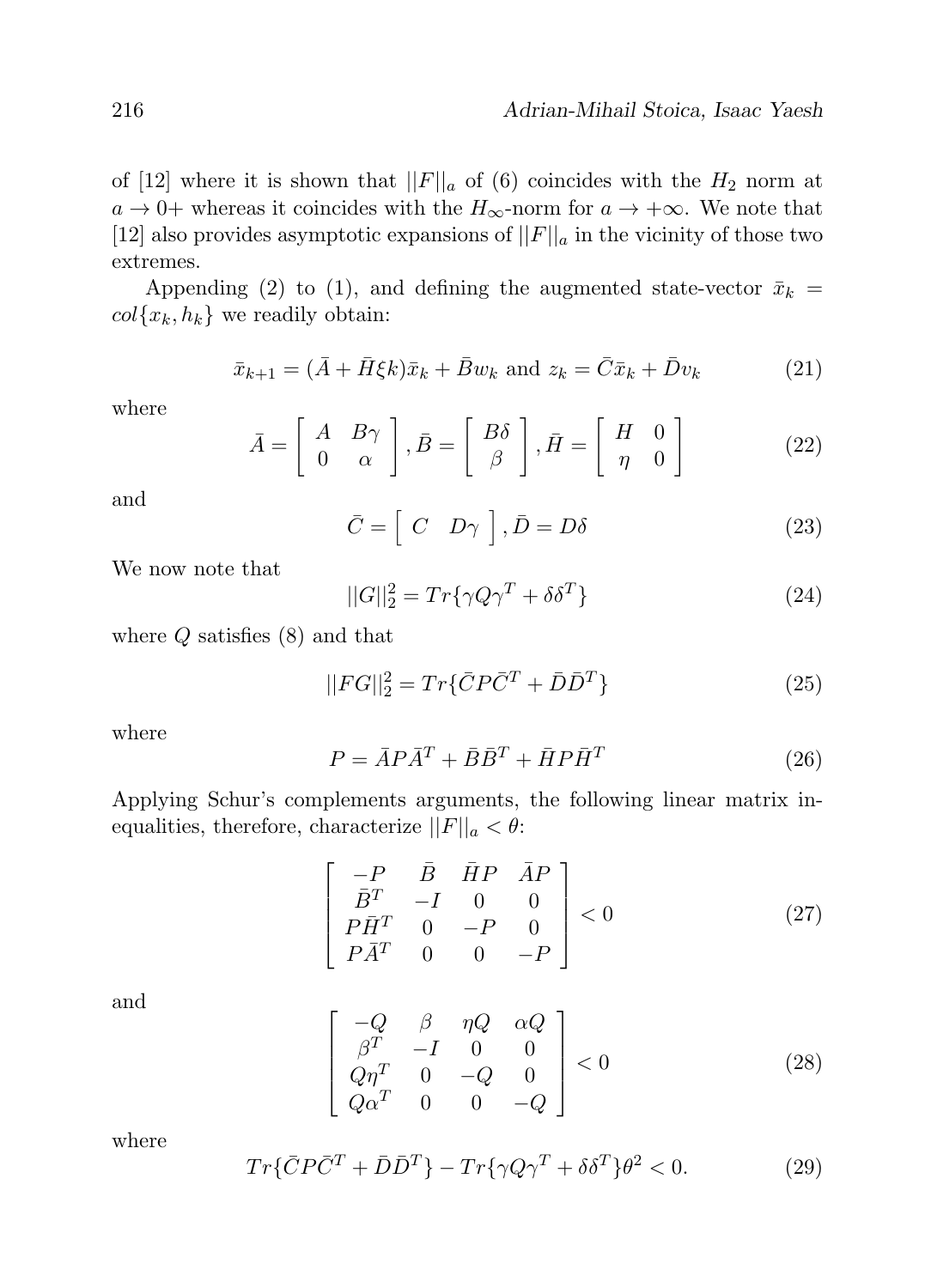We next partition  $P$  as follows:

$$
P = \left[ \begin{array}{cc} R & M \\ M^T & S \end{array} \right].\tag{30}
$$

Using this notation and (17), the inequality (27) can be rewritten as

$$
\mathcal{Z} + \mathcal{P}^T \mathcal{G} \mathcal{Q} + \mathcal{Q}^T \mathcal{G}^T \mathcal{P} < 0 \tag{31}
$$

where

$$
\mathcal{Z} = \begin{bmatrix}\n-R & -M & 0 & HR & HM & AR & AM \\
-M^T & -S & 0 & \eta R & 0 & 0 & 0 \\
0 & 0 & -I & 0 & 0 & 0 & 0 \\
RH^T & R\eta^T & 0 & -R & -M & 0 & 0 \\
M^T H^T & 0 & 0 & -M^T & -S & 0 & 0 \\
RA^T & 0 & 0 & 0 & 0 & -R & -M \\
M^T A^T & 0 & 0 & 0 & 0 & -M^T & -S\n\end{bmatrix}.
$$
\n(32)

and where

$$
\mathcal{P} = \left[ \begin{array}{cccccc} 0 & I & 0 & 0 & 0 & 0 & 0 \\ B^T & 0 & 0 & 0 & 0 & 0 & 0 \\ \end{array} \right] \tag{33}
$$

and

$$
Q = \left[ \begin{array}{cccccc} 0 & 0 & 0 & 0 & 0 & S \\ 0 & I & 0 & 0 & 0 & 0 & 0 \\ \end{array} \right] \tag{34}
$$

Then according to the so–called Projection Lemma (see e.g. [3], p. 22) there exists  $\mathcal G$  for which the condition (31) if and only if

$$
W_{\mathcal{P}}^T \mathcal{Z} W_{\mathcal{P}} < 0 \tag{35}
$$

and

$$
W_{\mathcal{Q}}^T \mathcal{Z} W_{\mathcal{Q}} < 0 \tag{36}
$$

where  $W_{\mathcal{P}}$  and  $W_{\mathcal{Q}}$  are bases of the null spaces of  $\mathcal{P}$  and  $\mathcal{Q}$ , respectively. Denoting  $\mathcal{N}_{\mathcal{B}}\tau = \mathcal{N}(B^T)$  we readily obtain:

$$
W_{\mathcal{P}} = \left[\begin{array}{cccccc} \mathcal{N}_{\mathcal{B}} & \begin{array}{cccc} 0 & 0 & 0 & 0 & 0 \\ 0 & 0 & 0 & 0 & 0 \\ 0 & I & 0 & 0 & 0 \\ 0 & 0 & I & 0 & 0 & 0 \\ 0 & 0 & 0 & I & 0 & 0 \\ 0 & 0 & 0 & 0 & I & 0 \\ 0 & 0 & 0 & 0 & 0 & I \end{array}\right] \quad \text{and} \quad W_{\mathcal{Q}} = \left[\begin{array}{cccccc} I & 0 & 0 & 0 & 0 \\ 0 & 0 & 0 & 0 & 0 \\ 0 & I & 0 & 0 & 0 \\ 0 & 0 & I & 0 & 0 \\ 0 & 0 & 0 & I & 0 \\ 0 & 0 & 0 & 0 & I \end{array}\right].
$$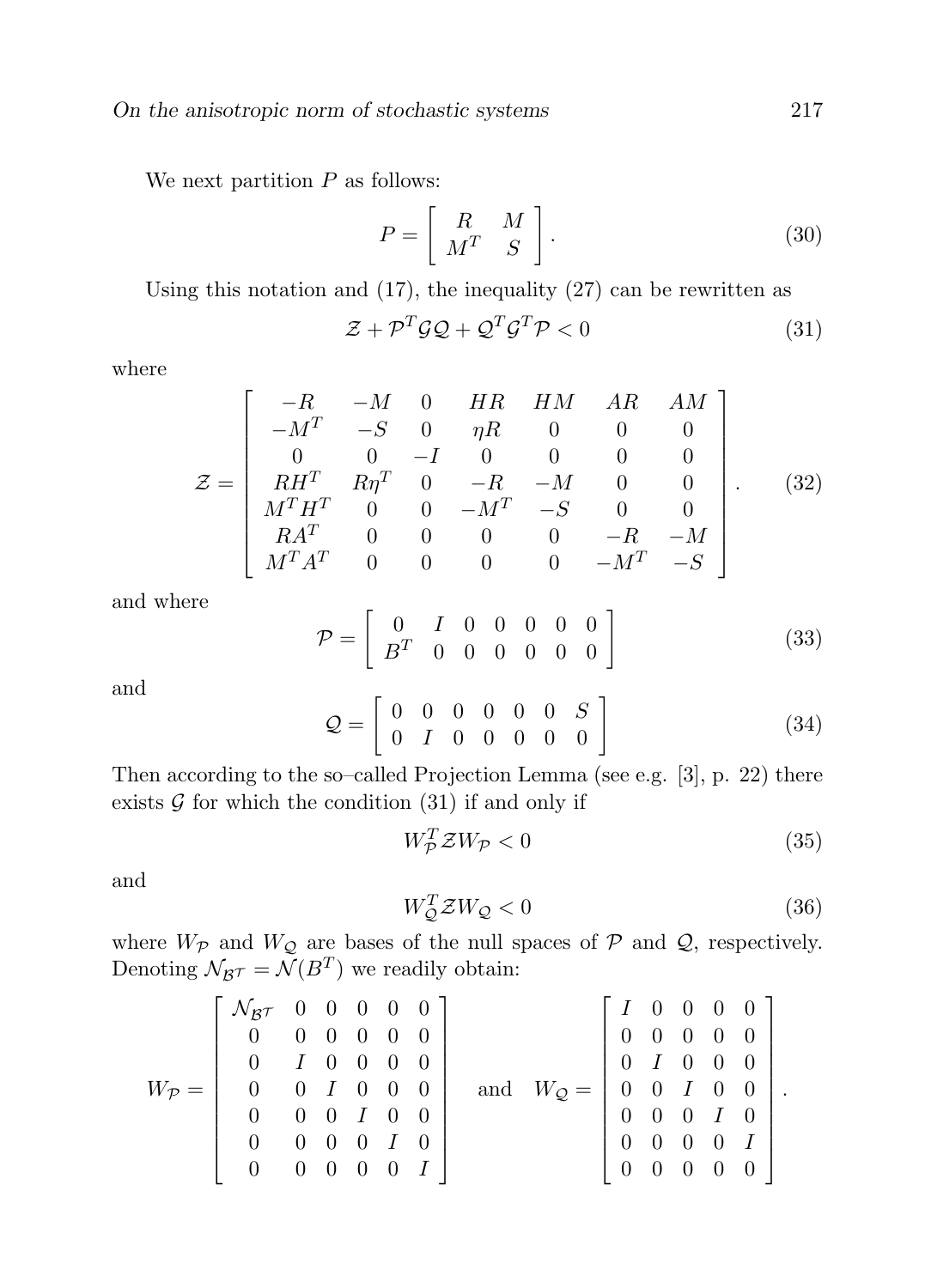Similarly, we rewrite (28), as:

$$
\bar{\mathcal{Z}} + \bar{\mathcal{P}}^T \mathcal{G} \bar{\mathcal{Q}} + \bar{\mathcal{Q}}^T \mathcal{G}^T \bar{\mathcal{P}} < 0 \tag{37}
$$

where

$$
\bar{\mathcal{Z}} = \left[ \begin{array}{rrrr} -Q & 0 & \eta Q & 0 \\ 0 & -I & 0 & 0 \\ Q\eta^T & 0 & -Q & 0 \\ 0 & 0 & 0 & -Q \end{array} \right]
$$

and

$$
\bar{\mathcal{P}}^T = \left[ \begin{array}{rrr} I & 0 & 0 & 0 \\ 0 & 0 & 0 & 0 \end{array} \right], \bar{\mathcal{Q}} = \left[ \begin{array}{rrr} 0 & 0 & 0 & Q \\ 0 & I & 0 & 0 \end{array} \right].
$$

**Remark 2.** The solutions G of  $(31)$  (and similarly of  $(37)$ ) may be expressed using the following parameterization (see the proof in [15], p. 30)  $\mathcal{G} = \Phi_1 + \Phi_2 \mathcal{L} \Phi_3$  with the parameter  $\mathcal{L}$  such that  $\mathcal{L}^T \mathcal{L} < I$ , where  $\Phi_1$ ,  $\Phi_2$ and  $\Phi_3$  depends on Z, P and Q.

Further, based on the notations introduced above, the condition (29) becomes

$$
Tr\left\{ \begin{bmatrix} C & \begin{bmatrix} 0 & D \end{bmatrix} \mathcal{G} \begin{bmatrix} I_n \\ 0 \end{bmatrix} \end{bmatrix} \begin{bmatrix} R & M \\ M^T & S \end{bmatrix} \begin{bmatrix} C^T \\ \begin{bmatrix} I_n & 0 \end{bmatrix} \mathcal{G}^T \begin{bmatrix} 0 \\ D^T \end{bmatrix} \end{bmatrix} \right\} (38)
$$
\n
$$
+ \begin{bmatrix} 0 & D \end{bmatrix} \mathcal{G} \begin{bmatrix} 0 \\ D^T \end{bmatrix} - \theta^2 \begin{bmatrix} 0 & I_m \end{bmatrix} \mathcal{G} \begin{bmatrix} Q & 0 \\ 0 & I_m \end{bmatrix} \mathcal{G}^T \begin{bmatrix} 0 \\ I_m \end{bmatrix} \right\} < 0.
$$

The above developments are concluded in the following result.

**Theorem 1.** The a-anisotropic norm of the stochastic system with state–dependent noise (1) is less than  $\theta > 0$  if the system of matrix inequalities  $(18)$ – $(20)$ ,  $(31)$ ,  $(37)$ ,  $(38)$  are feasible with respect to the scalar  $q > 0$  and to the matrices  $\mathcal{G}, \eta, Q > 0, X > 0, P > 0$  where  $\mathcal{G}$  and P are defined by  $(17)$  and  $(30)$ , respectively.

#### 5 Final remarks

The boundedness conditions for the anisotropic norm given by Theorem 1 require to solve a sign–indefinite quadratic optimization problem. The following research will be devoted to the development of numerical algorithms based on semidefinite programming to solve this optimization problem.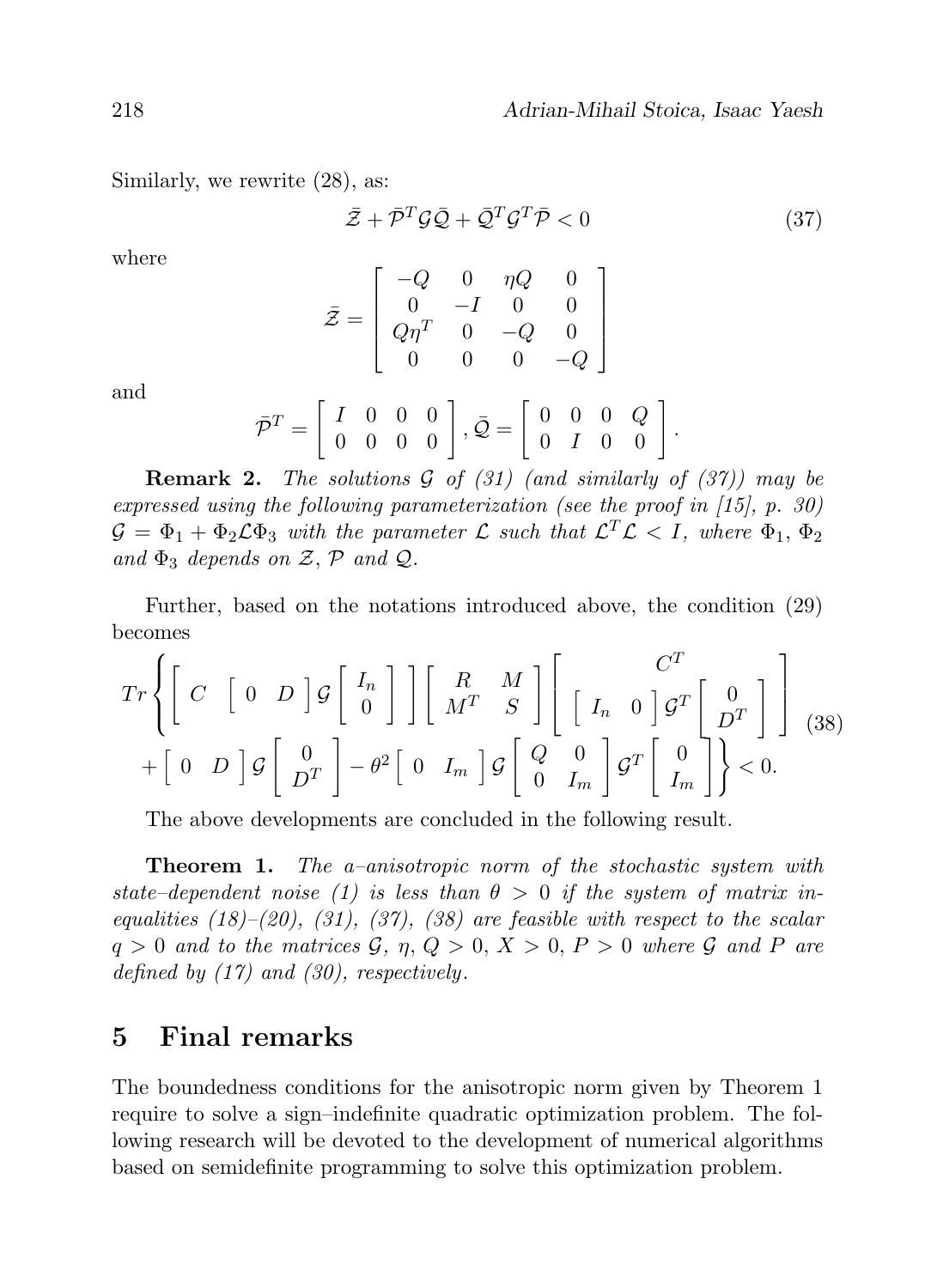# References

- [1] D.S. Bernstein and W.M. Haddad,  $LQG$  Control with and  $H_{\infty}$  Performance Bound a Riccati equation Approach, IEEE Transactions on Automatic Control, Vol. 34, pp. 293-305, 1989.
- [2] R.R. Bitmead, M. Gevers, I.R. Petersen and R.J. Kaye, "Monotonicity and stabilizability properties of solutions of the Riccati difference equation: propositions, lemmas, theorems, fallacious conjectures and counter-examples", *Systems*  $\&$  Control Letters, vol. 5, No 5, pp. 309-315, April 1985.
- [3] S. Boyd, L. El Ghaoui, E. Feron, and V. Balakrishnan, Linear Matrix Inequality in Systems and Control Theory, SIAM Frontier Series, 1994.
- [4] Costa, O. L. V., and Kubrusly, C. S., "State-feedback  $H_{\infty}$ -control for discrete-time infinite-dimensional stochastic bilinear systems," J. Math. Sys. Estim. & Contr., Vol. 6, 1996, pp. 1-32.
- [5] P. Diamond, I. Vladimirov, A. Kurdyukov and A. Semyonov, Anisotropy-Based Performance Analysis of Linear Discrete Time Invariant Control Systems, Int. Journal of Control, Vol. 74, pp. 28-42, 2001.
- [6] E. Gershon, U. Shaked and I. Yaesh,  $H_{\infty}$  Control and Estimation of State-Multiplicative Linear Systems, Springer, 2005.
- [7] A. Halanay and T. Morozan, "Optimal stabilizing compensators for linear discrete–time linear systems under independent random perturbations", Revue Roumaine Math. Pures et Appl., 37(3), 1992, pp. 213–224.
- [8] T. Kailath, "A view of three decades of linear filtering theory", IEEE Transactions on Information Theory, 20, 1974, pp. 146–181.
- [9] R. Kalman, "A new approach to linear filtering and prediction problems", ASME Trans.–Part D, J. Basic Engineering, 82, 1960, pp. 34–45.
- [10] R. Kalman and R.S. Bucy, "New results in linear filtering and prediction theory", ASME Trans.–Part D, J. Basic Engineering, 83, 1961, pp. 95–108.
- [11] R.S. Mangoubi, Robust Estimation and Failure Detection, Springer, 1998.